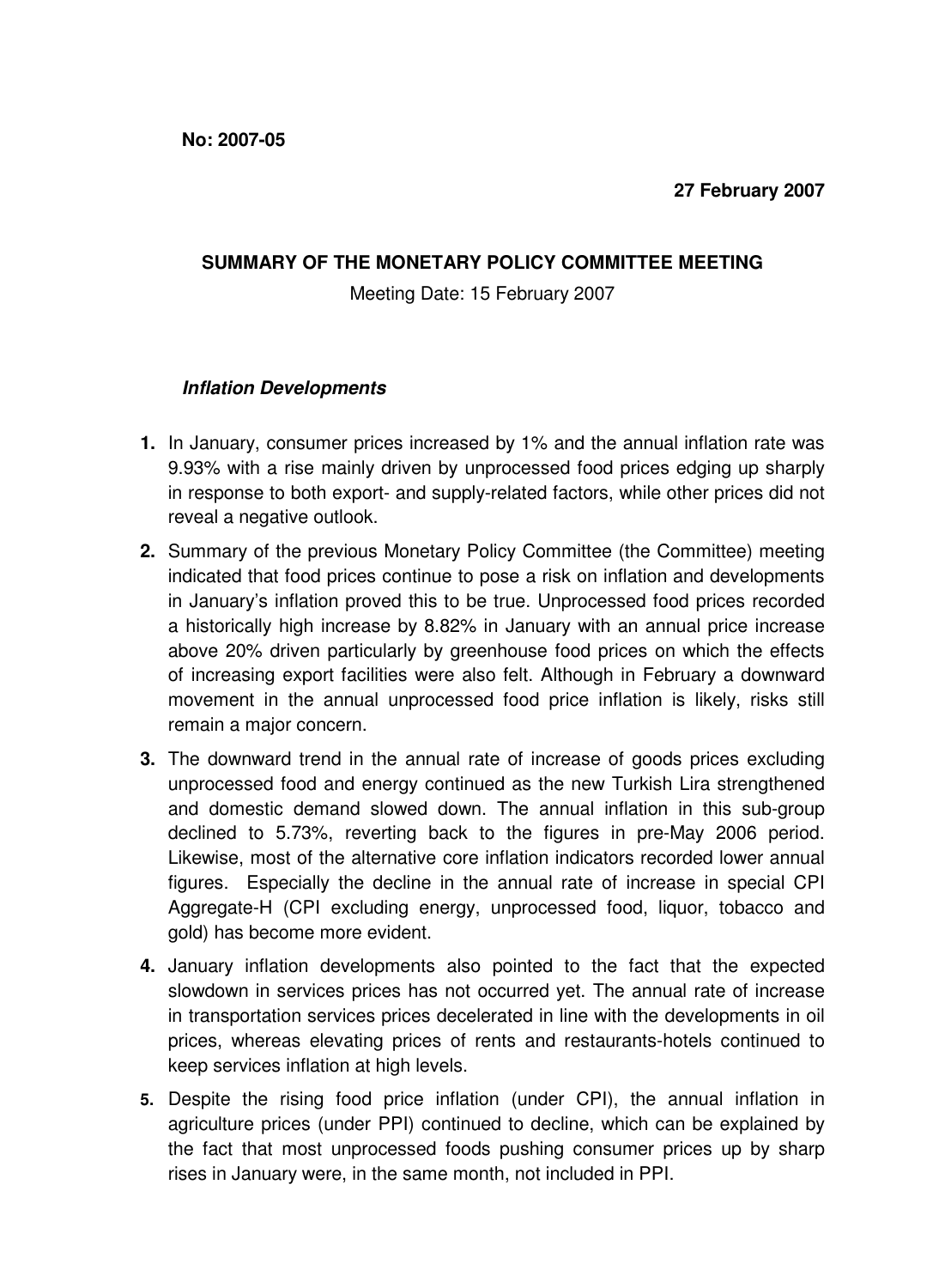**6.** In sum the rise in inflation in January did not change the medium term inflation outlook as it can be attributed to the developments in unprocessed food prices. The moderation of energy and other commodity prices along with the disappearance of the base effect of exchange rate pass-through may lead to a substantial decline in the annual inflation rate, starting from the second quarter of 2007. Annual inflation may exhibit a downward movement in February owing to a possible correction in unprocessed food prices and may display an upward movement in March in response to possible administered price hikes. Yet, the disinflation trend will become more discernible starting from the second quarter.

## **Factors Affecting Inflation**

- **7.** The Committee evaluates the recent data as broadly consistent with the outlook presented in the Inflation Report:
- **8.** The slowdown in private consumer demand continues. Consumer credits, following a rapid expansion until mid 2006, slowed down significantly and, notwithstanding a temporary rise in December, resumed its slow growth trend in January. The same course of movement applied to monetary indicators.
- **9.** Despite a slight recovery in the demand for durable goods during the last quarter of 2006, seasonally adjusted monthly automobile sales fell in January, while sales of white goods did not display a noticeable change. Consumer Confidence Index (compiled jointly by Central Bank and TURKSTAT), and the CNBC-e Consumer Confidence Index did not show any significant changes, in January in seasonally adjusted terms.
- **10.** Foreign demand remains relatively strong. In the course of the fourth quarter of 2006, the annual rate of increase of real exports prevailed over that of real imports. In this respect, net export demand is expected to continue its positive contribution to the GDP growth in the last quarter of 2006 as well. Besides, the ongoing high rate of export growth in January and February, as suggested by the Turkish Exporters' Assembly figures, indicates that foreign demand will continue to have a positive impact on growth.
- **11.** Industrial production, consistent with the outlook introduced in the Inflation Report, displayed a slight recovery during the last quarter of 2006. Seasonally adjusted industrial production decreased in December. This development, however, is regarded as temporary when other economic indicators are also taken into account. Business Tendency Survey (BTS) indicators such as the amount of new orders received from domestic and international markets and the volume of sold items for the next three months, and the expected growth of production volume for the next three months do not point to any contraction in economic activity.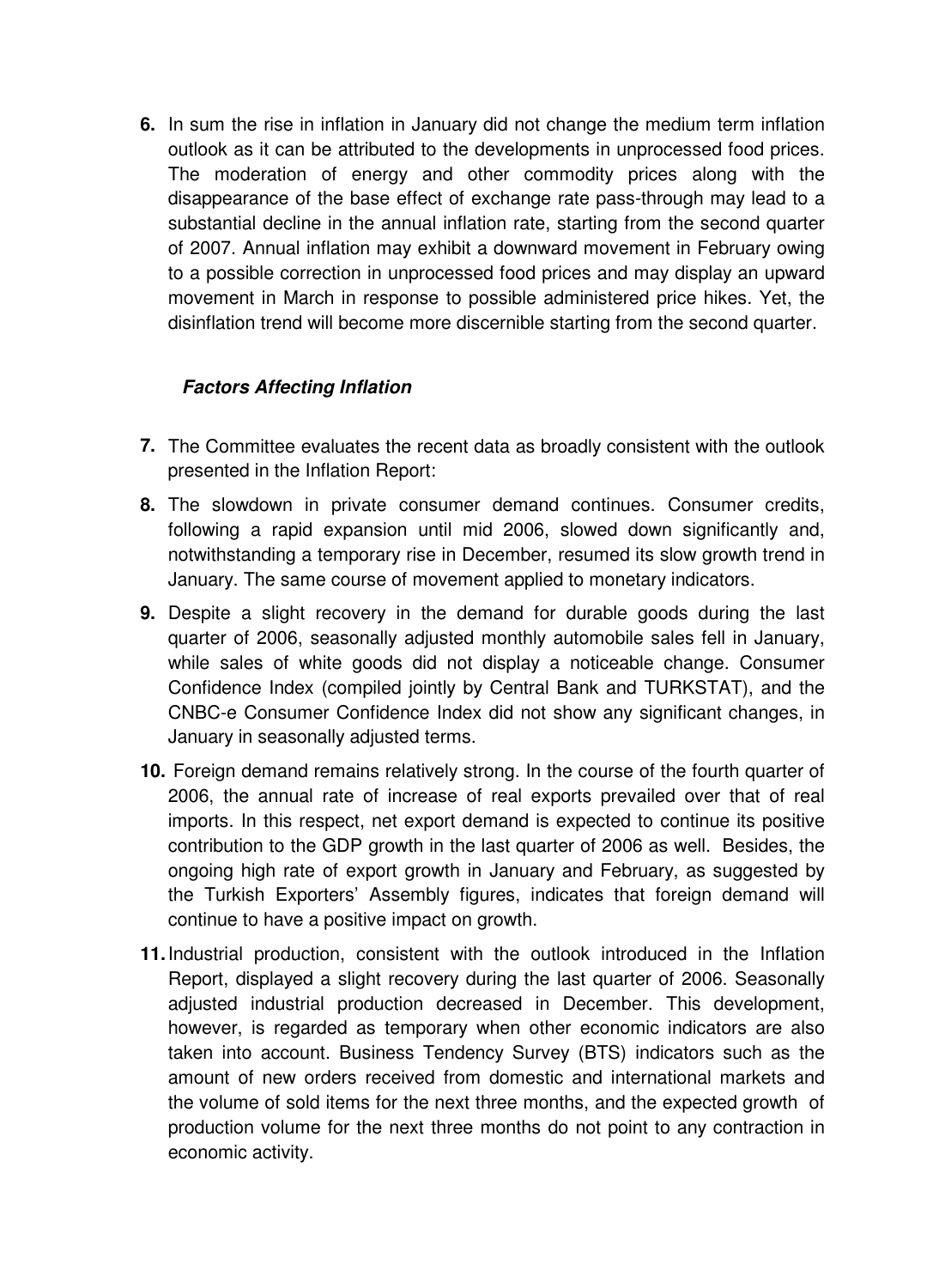- **12.** Machinery-and-equipment investments displayed a partial recovery in the fourth quarter of 2006 compared to the third quarter, which, however, remained subdued considering the previous years. Production and imports in December and sales of commercial vehicles in January did not point to a significant recovery in machinery-and-equipment investments. However, the increase in investment spending tendency- another BTS indicator - in December signals a positive outlook for medium-term investments. On the other hand, the ongoing rise in the non-metallic minerals production in December indicated that the robust activity in construction sector continues.
- **13.** To sum up, the Committee judges that aggregate demand conditions continue to support disinflation. Economic activity is projected to recover gradually in the upcoming period, while growth figures might be relatively low in the second quarter of 2007, largely driven by base effects.
- **14.** In addition, the Committee members noted that the business days between October and January were quite variable – due to shifting holidays - compared to the same period of the previous year, which needs to be taken into account when making a solid assessment for economic activity. In this context, economic data of the upcoming period will be closely monitored.
- **15.** Recent developments indicate that productivity has continued to increase in manufacturing industry in the fourth quarter of 2006. Moreover, the high nonfarm unemployment rate is expected to contain the upward pressures in unit labor costs. However, with inflation evidently above mid-term targets, developments in public incomes policy still play a crucial role in the disinflation process.
- **16.** Besides the contributions of aggregate demand and cost factors to the disinflation process, the partial improvement in mid-term inflation expectations was maintained. Although January inflation developments led to a slight rise in the end-year inflation expectations, medium-term expectations continued to improve as of the first half of January.

## **Monetary Policy and Risks**

- **17.** Recently, albeit the unchanged CBT policy interest rates, the returns on government securities displayed a significant decline, particularly on the back of the change in risk perception and favorable international liquidity conditions. The decline in the interest rates of bank loans, on the other hand, remained limited. The current high level of the bank loan rates continue to restrain credit demand. However, bank loans - especially the consumer credits - may re-boost in case the downward trend of credit interest rates gains momentum.
- **18.** Inflation is expected to maintain its downward course in the upcoming period, converging to the targets in the medium run. Yet, several risks remain.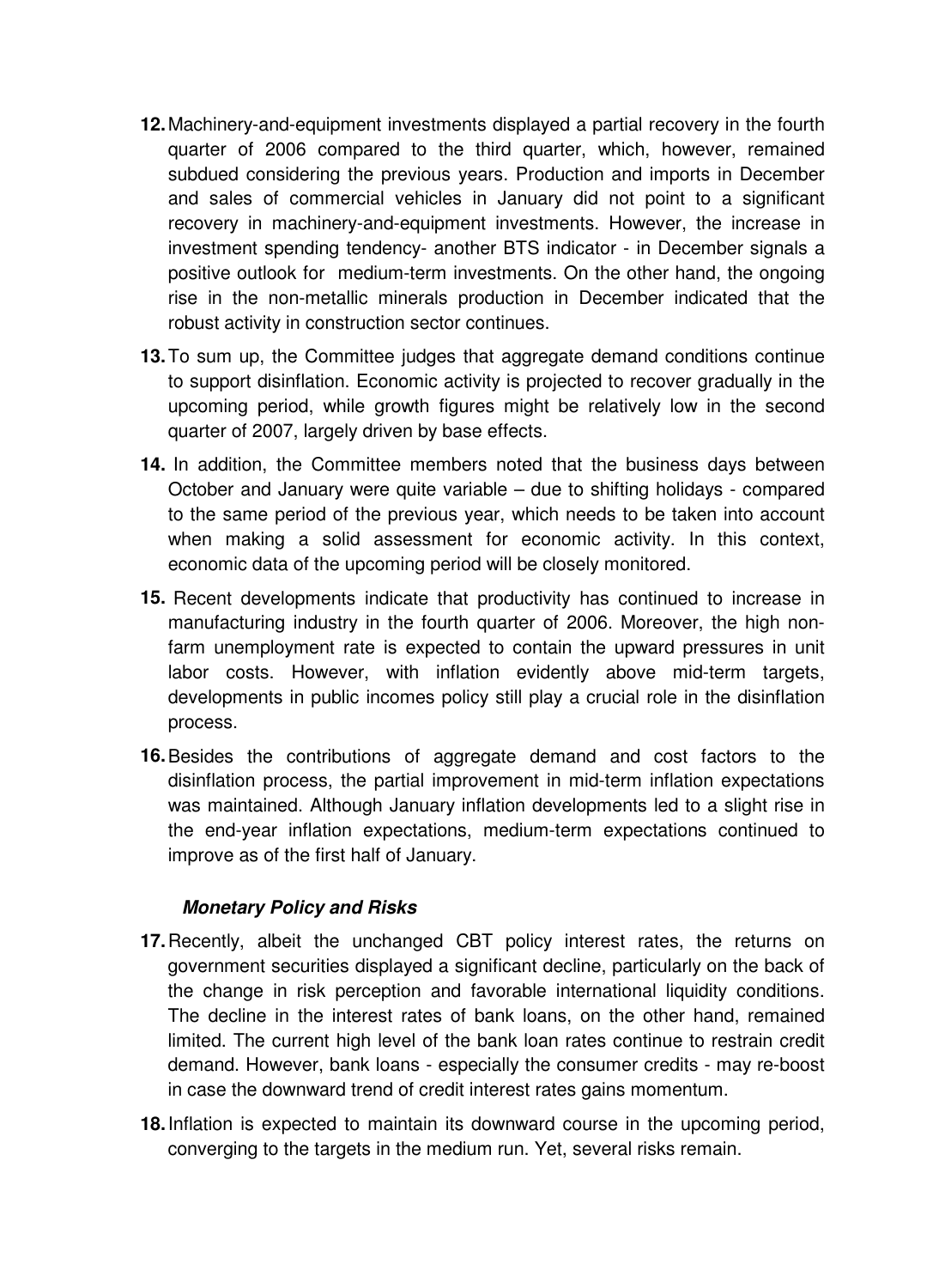- **19.** The main risk to the mid-term inflation outlook is the possibility of higher-thanexpected downward persistence in inflation, manifested lately by the inertia in inflation expectations and services inflation. Although inflation expectations after worsening during the post-financial turbulence period in mid-2006 have recently gained a positive outlook, medium-term expectations are still above the targets. Rigidity in services inflation continued in January. The slowdown in the overall economic activity is expected to contain the services inflation after a while. However, given the backward-looking price setting behavior, the sensitivity of services prices to wage hikes and structural factors, the possibility of sustained high services inflation remains as a risk. Materialization of such a risk would require maintaining the tight policy stance.
- **20.** Another risk to the inflation outlook is the uncertainty concerning the lagged effects of monetary policy on aggregate demand. The impact of monetary tightening exercised since June 2006 on private demand has been noticeable recently. However, the size of economic slowdown and its effect on inflation still remain uncertain. Moreover, the ongoing uncertainties related to government spending constitute an upside risk to aggregate demand and inflation.
- **21.** Waning risk appetite or a possible fluctuation in liquidity conditions in global markets continue to pose a risk against the inflation outlook. Recently, the perception on the US economy that risks between inflation and growth will remain on balance helped alleviate the uncertainties in question. On the other hand, a higher-than-expected growth rate in Japan suggested further monetary tightening. Consequently, uncertainties related to global liquidity conditions, notwithstanding a periodical fallback, continued to exist. The Committee will react appropriately by revising the policy rates in case sudden changes in global liquidity conditions pose permanent challenges to inflation outlook.
- **22.** Developments related to international commodity prices have recently contributed to the inflation outlook. Metal prices continue to decline. Both the balanced growth of global economy and the current level of oil stock foster the expectation that crude oil prices will not display sharp rises in the upcoming period. However, it should be noted that projections for commodity prices involve substantial uncertainty and therefore they need to be assessed as a risk factor under current circumstances.
- **23.** In light of these developments, the Committee decided to keep the policy rates on hold. The Committee has assessed that meeting the medium term inflation targets requires the maintenance of the cautious policy stance. The gap between medium-term inflation expectations and targets, the risks to services prices inflation and the uncertainties in global economy necessitate keeping a tight policy stance.
- **24.** The Committee closely monitors the lagged effects of the monetary tightening since June 2006. Moreover, the potential impact of the progress in the structural